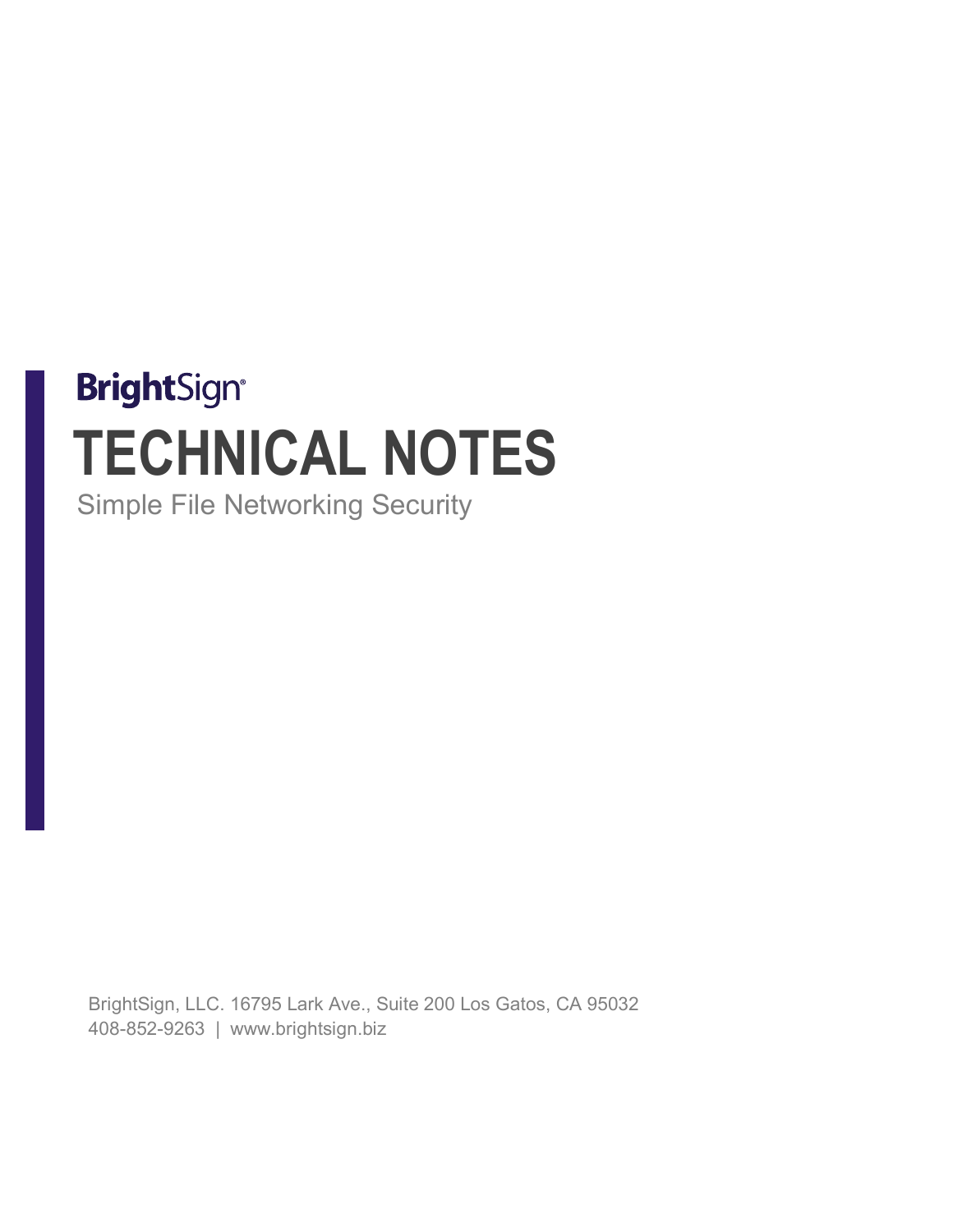## **INTRODUCTION**

This document outlines best practices for securely operating a Simple File Networking server for BrightSign players.

## **Authentication**

We recommend password-protecting the Simple File Networking directory to prevent a third party from retrieving presentation content. There are two types of HTTP authentication supported by the Simple File Networking protocol:

- **Digest [Authentication](https://en.wikipedia.org/wiki/Digest_access_authentication)**: Negotiates with the server using a hashed password. This is the recommended authentication method.
- **[Basic Authentication](https://en.wikipedia.org/wiki/Basic_access_authentication)**: Negotiates with the server using an un-hashed password. Because the password is vulnerable to interception, you should only use this method if Digest authentication cannot be implemented on the server.

To enable Digest authentication on a player, enter a **User name** and **Password** under **Simple File Networking Authentication** during the Unit Setup process. Digest authentication is used by default—if you wish to use Basic authentication instead, you must check the **Enable basic authentication** box.

**Note**: *If the player is already set up without authentication, you will need to perform Unit Setup again to enable authentication.*

|            | URL for web folder: (e.g., http://www.brightsign.com/files/) |
|------------|--------------------------------------------------------------|
|            | http://brightsign.com/files/                                 |
|            | Content Check Frequency: Every 5 minutes                     |
|            | Simple File Networking Authentication (optional)             |
| User name: | bs admin                                                     |
| Password:  |                                                              |
|            | Enable basic authentication                                  |